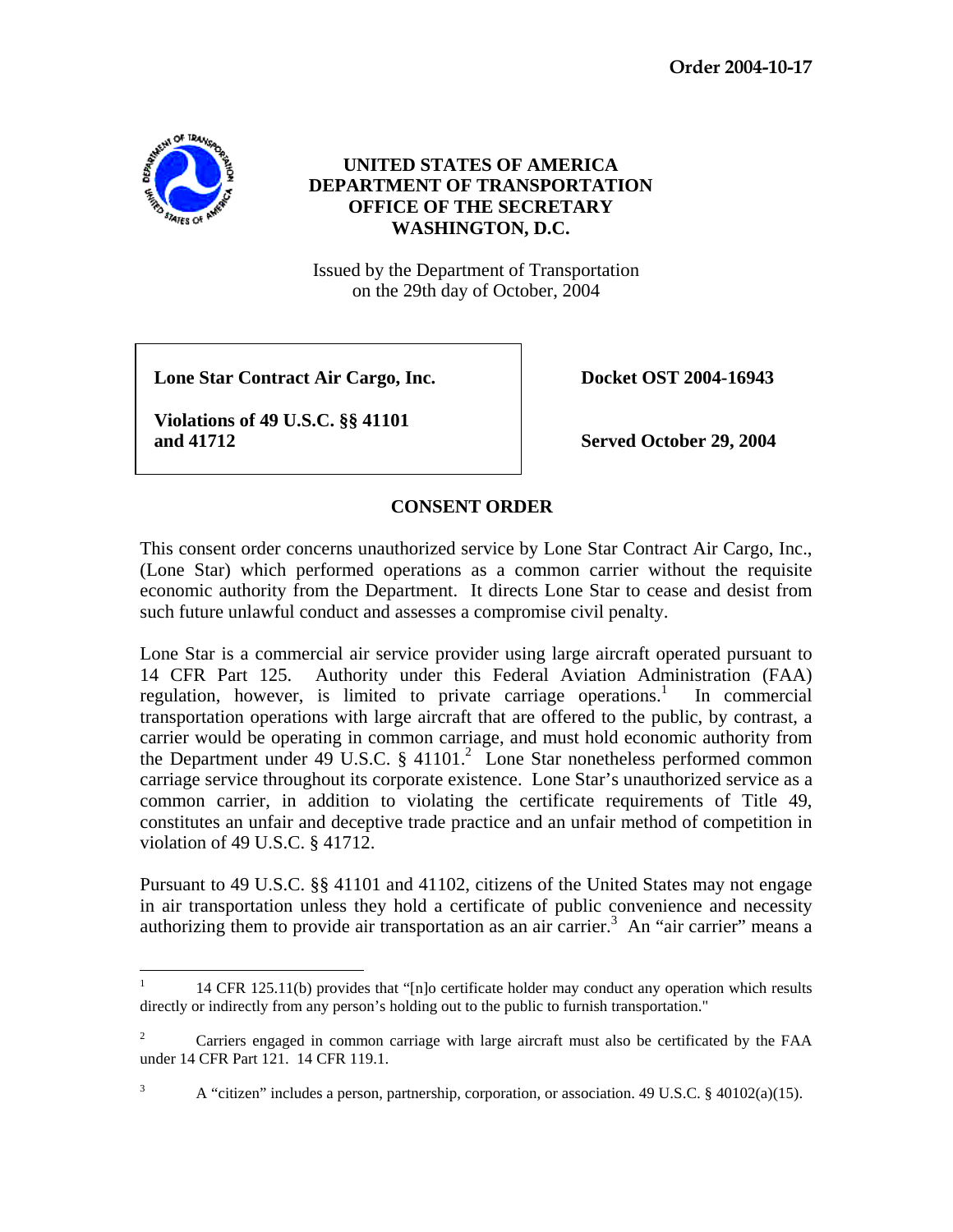citizen "undertaking by any means, directly or indirectly, to provide air transportation."<sup>4</sup> "Air transportation" includes the transportation of passengers or property by aircraft as a common carrier for compensation between two places in the United States or between a place in the United States and a place outside of the United States.<sup>5</sup> Common carriage, in the context of air service, consists of the provision or holding out of air transportation to the public for compensation or hire.<sup>6</sup> From the standpoint of the requirements of section 41101, the holding out of service, as well as the actual operation of air service, constitutes "engaging" in air transportation. $^7$ 

On the question of whether the company has held out air transportation, Lone Star states that it neither advertised nor directly solicited business. However, since it began operations under 14 CFR Part 125 in late 2000, Lone Star has entered into a number of contracts with various companies, including at least one air carrier. The Office of Aviation Enforcement and Proceedings (Enforcement Office) has concluded that Lone Star's service for this air carrier was an impermissible indirect holding out.<sup>8</sup> Even assuming that the carrier did not actively solicit business, its operations involved the provision of air transportation to a number of diverse entities and, by doing so, it engaged in a course of conduct that, when viewed objectively, evinced a willingness to serve members of the public indiscriminately.<sup>9</sup> Thus, the Enforcement Office concludes that, in effect, Lone Star gained a reputation for a willingness to provide transportation by air to the public, while operating without an effective certificate issued under 49 U.S.C. § 41101. Accordingly, Lone Star has thereby held out and engaged in common carriage without appropriate economic authority.

In mitigation, Lone Star states that it did not intend to violate the Department's licensing requirements and points out that at all times in this matter it has cooperated fully with the

5 49 U.S.C. §§ 40102(a)(5), (a)(23), and (a)(25).

6 See, e.g., *Woolsey v. National Trans. Safety Bd.*, 993 F.2d 516 (5<sup>th</sup> Cir. 1993); *MSG Flight Operations, LLC, Violations of 49 U.S.C. §§ 41101 and 41712,* Order 2004-7-3 (Jul. 6, 2004); *SportsJet, LLC, Violations of 49 U.S.C. §§ 41101 and 41712,* Order 2003-12-23 (Dec. 29, 2003).

7 Prior to 1994, when Title 49 was recodified and simplified, 49 U.S.C. § 41101 stated that no carrier could "engage" in air transportation without appropriate authority. Although the wording of § 41101 now states that what is prohibited is "providing" air transportation without authority, Congress made clear when it recodified Title 49 that in doing so it did not intend any substantive change to the statute. Act of July 5, 1994, Pub. L. 103-272, § 6(a), 108 Stat. 745, 1378.

8 A non-common carrier may not perform common carriage operations that result from the marketing efforts of a third party, such as another air carrier or an air charter broker, agent, or affiliated company. See, e.g., *Ameristar Airways, Violations of 49 U.S.C. §§ 41101 and 41712,* Order 2004-8-9 (Aug. 12, 2004); *AGS Partnership, Violations of 49 U.S.C. §§ 41101 and 41712,* Order 2004-2-7 (Feb. 9, 2004).

9 A holding out of common carriage may occur when a carrier engages in a course of conduct such that it gains a reputation for having a willingness to serve the public. *Woolsey,* 993 F.2d at 524 n.24; *Premier Aircraft Management Violations of 49 U.S.C. §§ 41301, 41703, and 41712 and 14 CFR Part 375,* Order 2004-5-11 (May 13, 2004); *Intercontinental, U.S., Inc., Enforcement Proceeding*, 41 C.A.B. 583, 601 (1965).

 $\frac{1}{4}$ 49 U.S.C. § 40102(a)(2).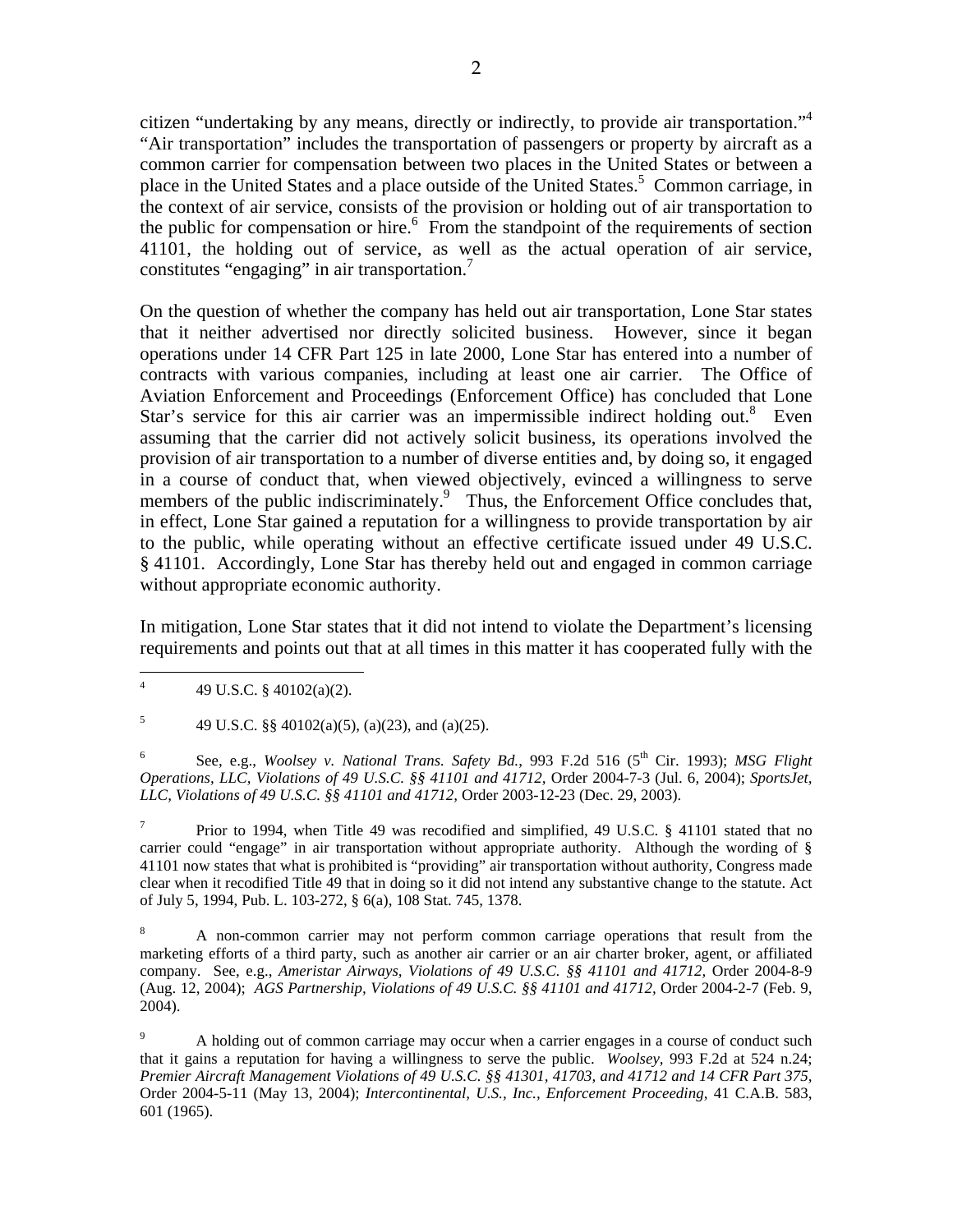Enforcement Office. Lone Star further states that it conducted operations under the surveillance of the FAA and at no time did that agency question any of Lone Star's business methods or compliance with the requirements of 14 CFR Part 125. Moreover, Lone Star has noted that the principals of Lone Star have been personally engaged with the FAA's Part 125/135 Avation Rulemaking Committee, which seeks to establish a long-term regulatory regime that will accommodate all interested parties for the benefit of shippers, operators, air carriers, and the public. $^{10}$ 

Despite the carrier's impression that non-enforcement on the part of one government agency constituted government approval of its business methods, it is clear that the scope of Lone Star's operations in terms of ultimate customers far exceeded any reasonable interpretation of the boundaries of private carriage for hire, including that enunciated more than 25 years ago by the Civil Aeronautics Board (CAB), which held jurisdiction over aviation licensing matters prior to the Department.<sup>11</sup> Accordingly, the carrier either knew or should have known that it was engaging in unauthorized common carriage.

The Enforcement Office views seriously Lone Star's violations of the Department's licensing requirements. We have carefully considered the facts of this case and continue to believe enforcement action is necessary. Lone Star, in order to avoid litigation and without admitting or denying the alleged violations, agrees to the issuance of this order to cease and desist from future violations of 49 U.S.C. §§ 41101 and 41712 by engaging in common carriage directly or indirectly, and to an assessment of \$20,000 in compromise of potential civil penalties. Of this amount, \$10,000 shall be due and payable within 30 days of the issuance of this order. The remaining \$10,000 shall be suspended for two years after the issuance of this order and then forgiven unless Lone Star violates this order's cease and desist or payment provisions, in which case the entire unpaid amount shall become due and payable immediately and Lone Star may be subject to additional enforcement action. This compromise is appropriate in view of the nature and extent of the violations in question and serves the public interest. Moreover, it represents a deterrent to future air transportation operations without appropriate economic authority by Lone Star as well as other similarly situated companies.

This order is issued under the authority contained in 49 CFR 1.57a and 14 CFR 385.15.

 $10\,$ The Department, which is also represented on the committee, is aware of the expertise and support Lone Star has provided during the course of the committee's deliberations, which reflects well on the compliance disposition of Lone Star.

 $11$  In what it termed "a close one," the CAB held as private certain air service operations by Part 125 operators Zantop International Airlines and Air Traffic Service Corporation that involved transporting cargo pursuant to contracts with the three major American automobile manufacturers, plus a *de minimus* level of non-automotive related traffic. *Automotive Cargo Investigation*, 70 C.A.B. 1540, 1554 (1976).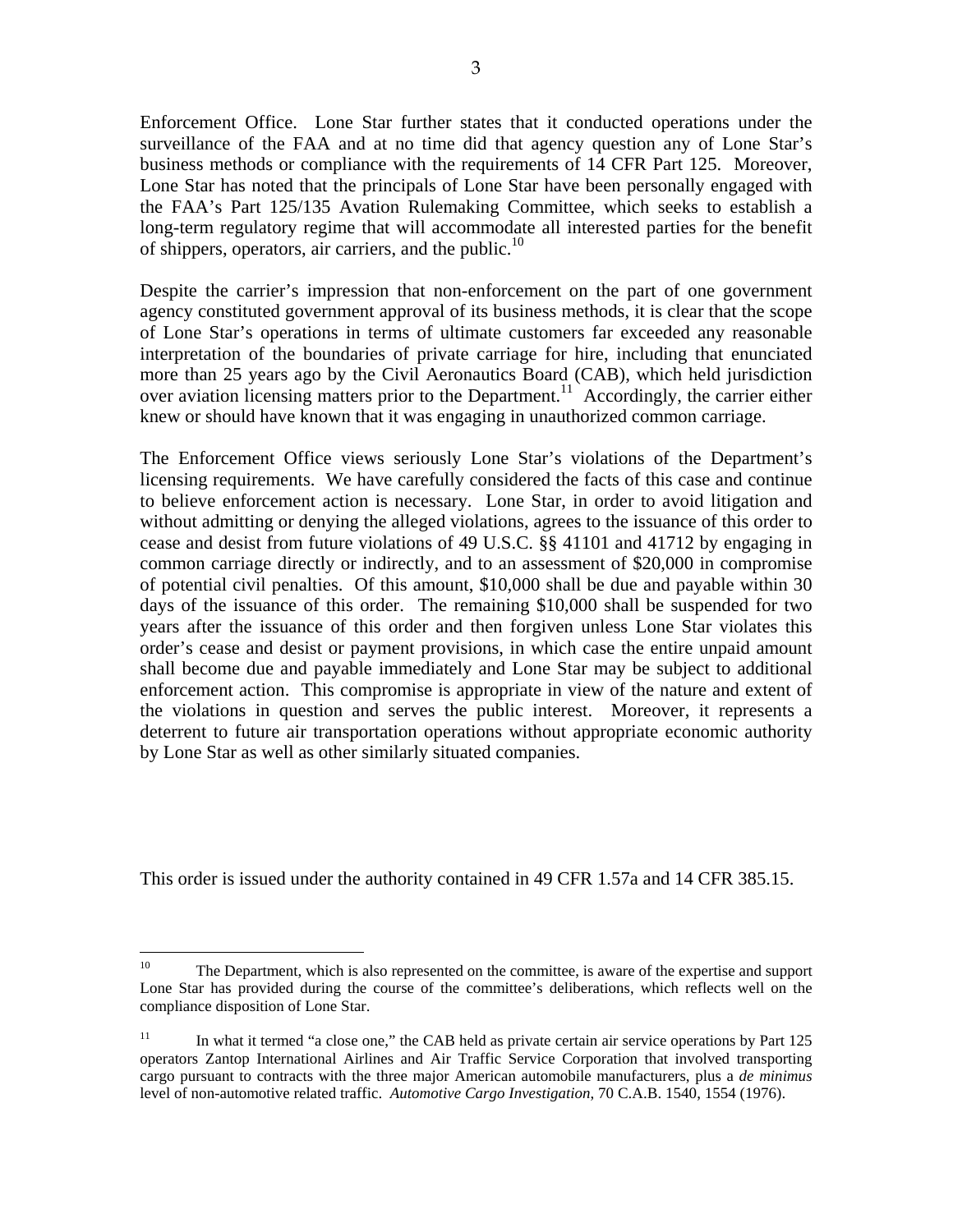## ACCORDINGLY,

1. Based on the above discussion, we approve this settlement and the provisions of the order as being in the public interest;

2. We find that Lone Star Contract Air Cargo, Inc., violated 49 U.S.C. § 41101, as described above, by engaging in air transportation without appropriate economic authority;

3. We find that by engaging in the conduct described in paragraph 2, above, Lone Star Contract Air Cargo, Inc., engaged in an unfair and deceptive practice and an unfair method of competition in violation of 49 U.S.C. § 41712;

4. Lone Star Contract Air Cargo, Inc., and all other entities owned and controlled by, or under common ownership and control with Lone Star Contract Air Cargo, Inc., and their successors and assignees, are ordered to cease and desist from further similar violations of 49 U.S.C. §§ 41101 and 41712;

5. Lone Star Contract Air Cargo, Inc., is assessed \$20,000 in compromise of civil penalties that might otherwise be assessed for the violations described in ordering paragraphs 2 and 3 above. Of this total penalty amount, \$10,000 shall be due and payable within 30 days of the issuance of this order. The remaining \$10,000 shall be suspended for two years after the issuance of this order and then forgiven unless Lone Star Contract Air Cargo, Inc., violates this order's cease and desist or payment provisions, in which case the entire unpaid amount shall become due and payable immediately and Lone Star Contract Air Cargo, Inc., may be subject to additional enforcement action. Failure to pay the penalty as ordered shall also subject Lone Star Contract Air Cargo, Inc., to the assessment of interest, penalty, and collection charges under the Debt Collection Act; and

6. Payment shall be made by wire transfer through the Federal Reserve Communications System, commonly known as "Fed Wire," to the account of the U.S. Treasury. The wire transfer shall be executed in accordance with the instructions contained in the Attachment to this order.